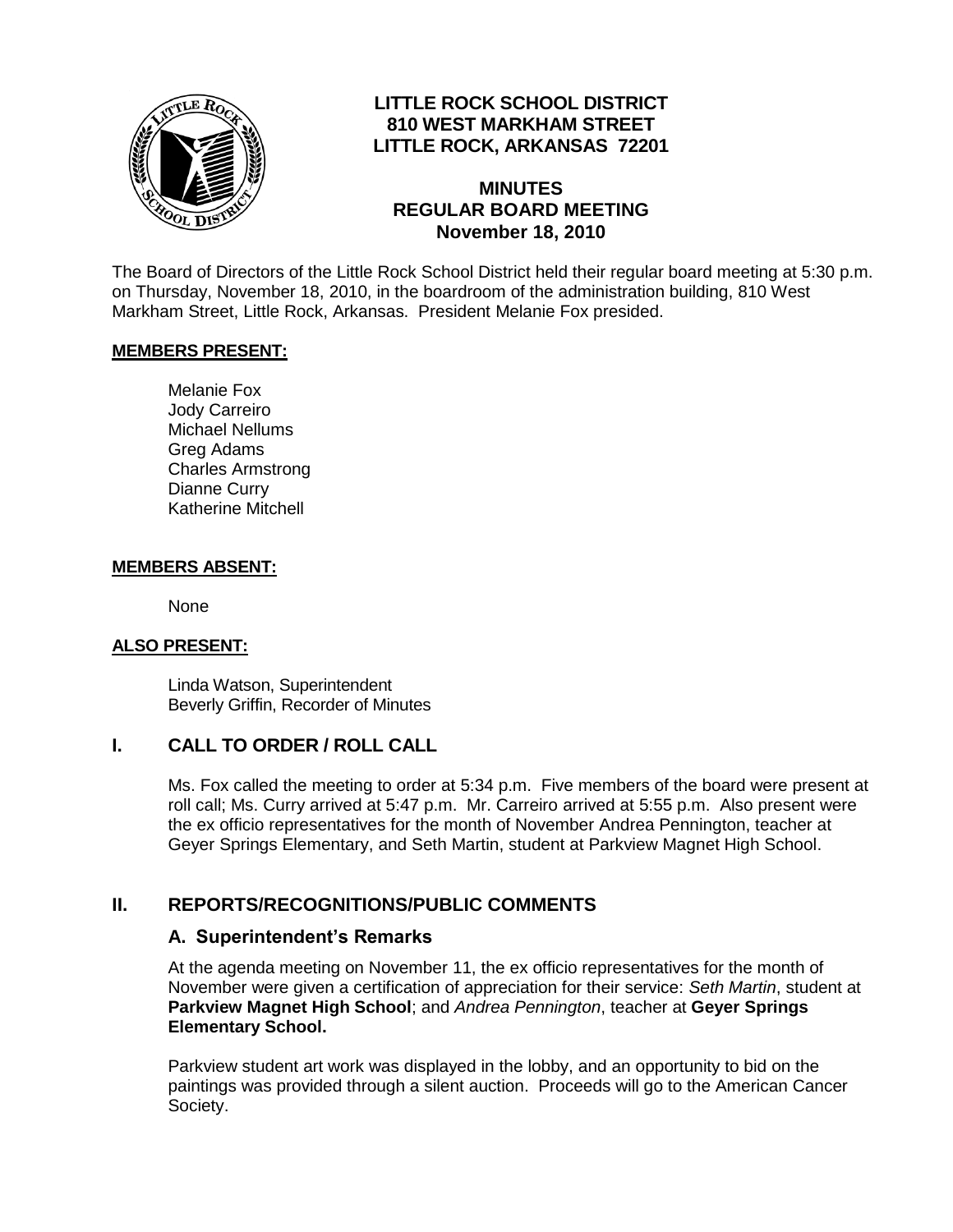## **B. Remarks from Citizens**

**Richard Stephens**, President, and **Shelly Ehinger**, Executive Director, of the Little Rock Housing Authority were present to deliver their annual PILOT (payment in lieu of taxes) check to the school district. Housing Authority properties are exempt from paying property taxes; therefore, they annually remit a payment in lieu of taxes in support of the city and local school districts. The payment to the district was over \$50,000.

Ms. Ehinger reported that the Housing Authority continues to provide assistance to Little Rock families by being involved in projects to provide homes for area residents. They are currently building new homes in the Central High and Stephens elementary area. \$800,000 has been allocated to this project in the Stephens area and \$1 million in the Central High School area. In addition, over \$20 million has been spent on a subdivision near Washington Elementary which includes single family homes and duplexes. The Housing Authority is also purchasing homes in these neighborhoods which will be renovated and sold or rented to low income families.

**Neddie Nichols** reported that she had previously had a problem with lighting at the LRSD transportation department, but that through a team effort the problem was resolved. She noted that some of the district's employees work full time, but that wages are so low they remain below the poverty level. She asked the board to consider the consequences of going outside the district to select a superintendent. She stated that since the board knows which qualifications they want and need in a superintendent, spending a lot of money to find someone wouldn't be a good use of district money. She asked the board to "get rid of the us / them stigma" and to do what is right.

**Carrie Stewart** discussed the importance of striving for a quality staff by planning to increase the starting salary for teachers to \$40,000. She reported that teachers went without a raise three years ago, received  $\frac{1}{2}$  percent two years ago, and  $1\frac{1}{2}$  percent last year. She quoted board member comments that the district is in sound financial condition and "awash in money." Considering those comments, she asked the board to offer an increase at the first bargaining session and to enter negotiations with an open mind.

**LaJoy Person** addressed the board regarding concerns about the recent painting project at Bale Elementary. She reported that she was informed that the paint was water based and that the fumes were not harmful. She believed they were painting with lacquer, that windows were closed and that there was no proper ventilation. She reported that her child missed school because of the painting and that he suffered headache and nausea.

**Fleta Watson** stated that she agreed with Ms. Person's comments, and that her child was asthmatic which was exacerbated by the paint fumes. She believed that the paint thinner was caustic and that fumes were emitted that were harmful to children with respiratory problems. She closed by saying that since children can't speak for themselves, it's up to the parents to speak out for them.

## **C. Update: Volunteers in Public Schools**

**Debbie Milam** briefly reported on the November 16, 2010, ViPS Jane Mendel Reading Day**.**  Parents, grandparents, and other community members read in all 679 elementary classrooms. She thanked all readers and noted the importance of student contact with members of the community, celebrity readers, and other volunteers up close and personnel.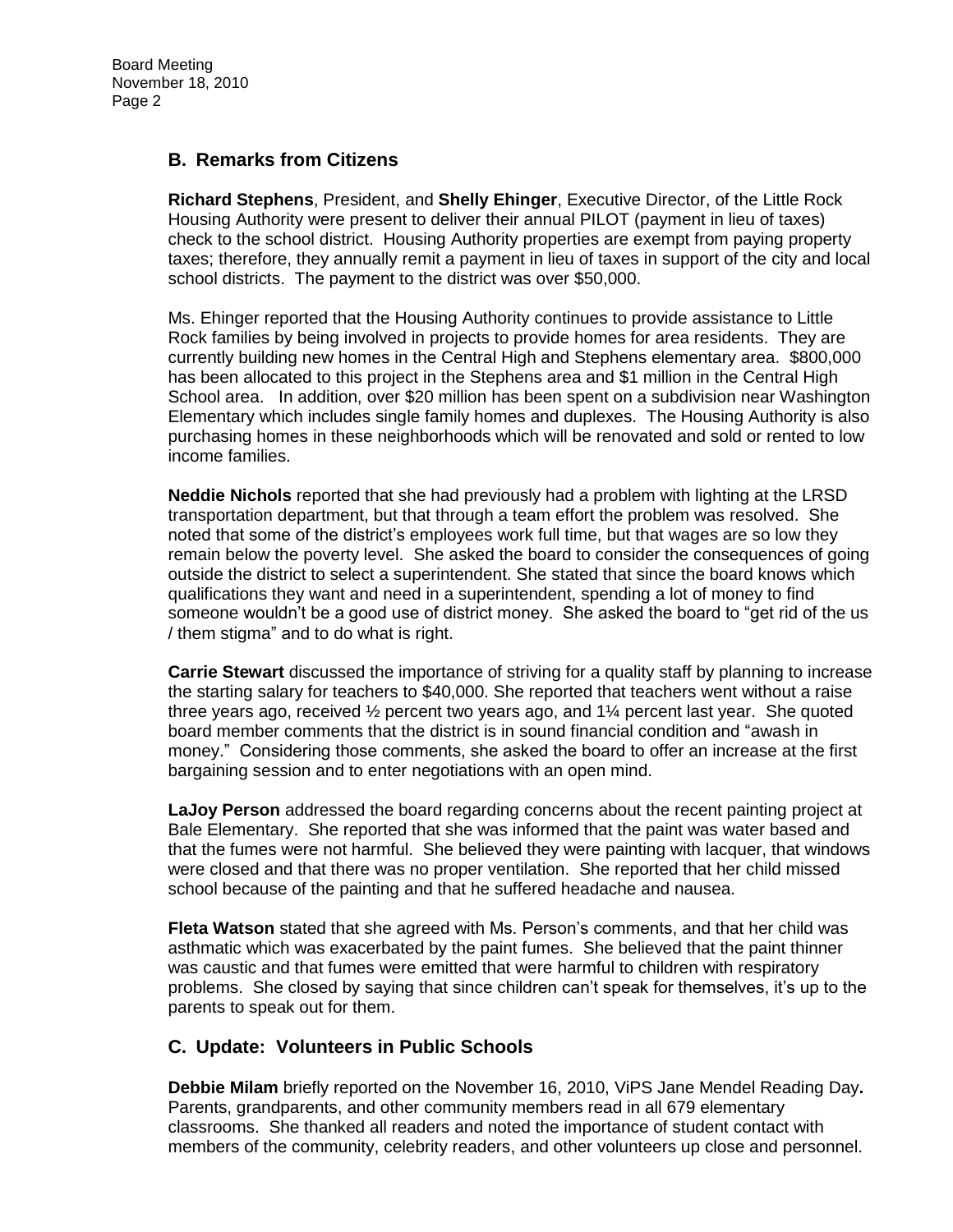## **D. Partners in Education**

Ms. Milam presented two new school / business partnerships at the board's November 11 agenda meeting. Ms. Milam requested board approval of the partnerships.

**Watson Intermediate**, represented by *Shannon Deneke*, in partnership with **Highland Valley United Methodist Church**, represented by *Bev Stock, Pam Simpson, Carla Coleman and Reverend Bill Cato*

**M.L. King Elementary School**, represented by *Tyrone Harris*, in partnership with the **Office of Governor Mike Beebe**, represented by *Sericia Cole*

Dr. Mitchell made a motion to accept the partnerships; Mr. Armstrong seconded the motion and it **passed unanimously**.

### **E. Donations of Property**

The board was asked to approve the receipt of recent donations to the district. Student ex officio Seth Martin read the list of donations. Mr. Armstrong made a motion to approve; Ms. Curry seconded the motion, and it **carried unanimously**.

| <b>SCHOOL/DEPARTMENT</b>        | <b>ITEM</b>                                                                                                                                        | <b>DONOR</b>                         |
|---------------------------------|----------------------------------------------------------------------------------------------------------------------------------------------------|--------------------------------------|
|                                 |                                                                                                                                                    |                                      |
| <b>Otter Creek Elementary</b>   | Sanitaire upright vacuum cleaner,<br>valued at \$350.00                                                                                            | Ms. Debbie Meadows                   |
| Pulaski Heights Elementary      | \$4,000 to purchase a Smartboard for<br>the ETC classroom<br>New backdrop stage curtain and<br>valance, valued at \$2,345.00 for the<br>auditorium | Pulaski Heights PTA                  |
| Roberts Elementary              | \$50.00 cash to the library fund to<br>purchase books in honor of Dr. Don<br><b>Roberts</b>                                                        | Ms. Martha Culp                      |
| Romine Elementary               | \$200.00 check and school supplies<br>valued at approximately \$100.00                                                                             | <b>Hunter United Methodist Women</b> |
| <b>Western Hills Elementary</b> | Vito 40 clarinet, valued at \$250.00 to<br>the music classroom                                                                                     | Mr. & Mrs. Henry Buehling            |
| Wilson Elementary               | \$500.00 cash to assist with student<br>and staff incentives and activities                                                                        | St. Andrew's Church                  |

### **DONATIONS**

# **F. Little Rock PTA Council**

No report.

## **G. Little Rock Education Association**

Cathy Kohler introduced members of the LR Education Association present at the meeting. She reported that she had read on Tuesday at Woodruff Early Childhood Center.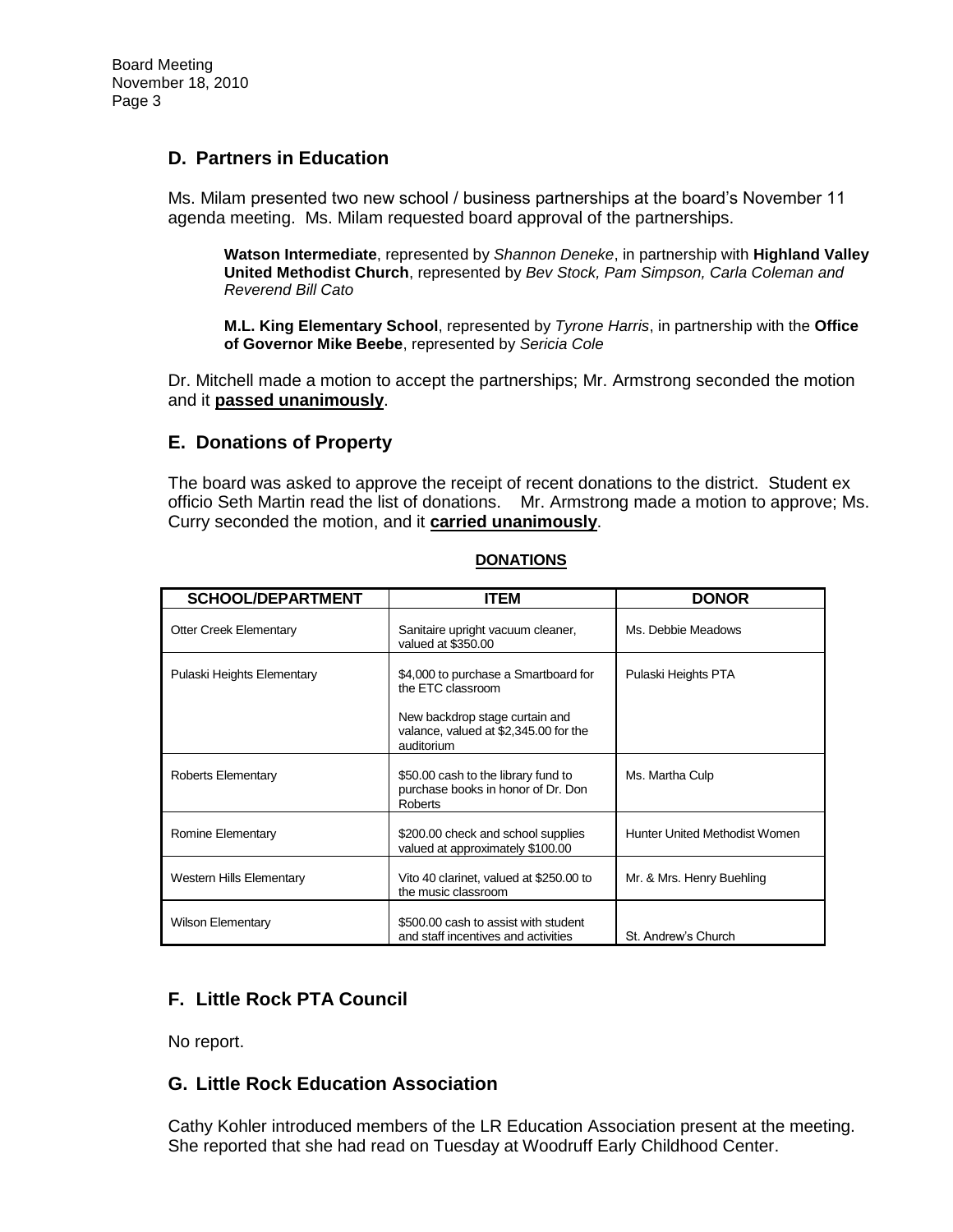Ms. Kohler expressed appreciation for the district's Education Support Professionals, noting that the LREA had recently hosted a dinner in recognition of all ESP's. She stated that the support professionals were the group most likely to have students in our schools and that they were "the backbone of everything we do." She thanked Tiffany Hoffman and Dennis Walker for filming commercials for American Education Week. These commercials are running on the local television channels.

She asked board members to pay special attention to the article on page two of the newsletter and the NEA priority schools indicator sheet. Dr. Sheila Simmons, Director of NEA Human and Civil Rights Department, had written about the indicators for a quality school. Those indicators had not changed over the past twenty years. She asked the board if the LRSD was living up to the responsibility of ensuring the LRSD is a quality school district. She closed by informing board members that she would be watching everything and that every vote would be published in their newsletter.

# **III. REPORTS AND COMMUNICATIONS**

### **A. Remarks from Board Members**

**Ms. Curry** reported that she had enjoyed reading day at Mabelvale Elementary School. She encouraged others in the audience to be more involved in the schools.

**Mr. Nellums** stated that he had received calls after last month's board meeting regarding some of the comments made by Ms. Kohler. He asked for conversation and discussion about employee health benefits and increasing contributions. He heard concerns about how much employees have to pay for health insurance and also heard concerns from parents and taxpayers about how much the district pays every month to provide a health benefit. As a reminder, he added that as employees ask for more in benefits the parents and city taxpayers have to do more with less.

**Mr. Carreiro** congratulated the National Merit Scholars who were recognized in a reception on the previous Tuesday night. He also acknowledged other students who had achieved recognition in the district's music, band and choir programs.

Mr. Carreiro closed by inviting listeners to attend the Central Region jazz band performances on Saturday at 3:00 p.m. and the Central all-region choir performance on Saturday evening at 6:00 p.m. at First Pentecostal Church in North Little Rock. Mr. Carreiro provided information on student participation in choir and band and noted that the LRSD has the largest representation of students in the Central Region All Region Choruses this year for Senior High. Parkview was 1st, Central was 2nd, and Fair was 5th for the most participants in the region.

| Sr. All-Region Jazz Band         |                           |                                         |                                        |  |  |  |
|----------------------------------|---------------------------|-----------------------------------------|----------------------------------------|--|--|--|
| <b>Little Rock Central</b>       |                           | <b>Parkview</b>                         |                                        |  |  |  |
| <b>First Band</b><br>Second Band | 11 students<br>6 students | First Band<br>Second Band<br>Alternates | 6 students<br>9 students<br>3 students |  |  |  |

Summary information was provided by Mr. Carreiro for inclusion in these minutes: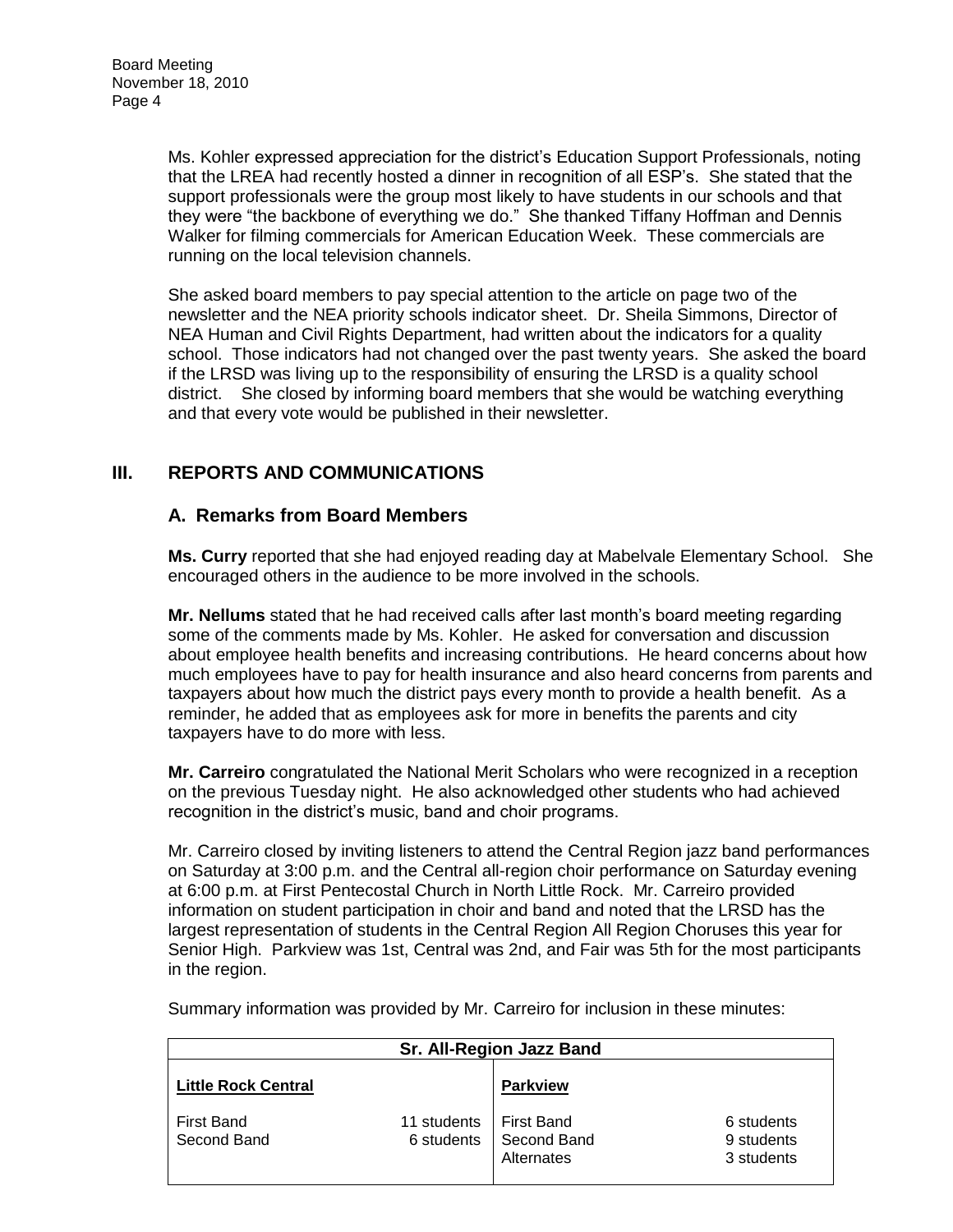| Jr. All Region Jazz Band                    |                            |                                       |                            |  |  |  |
|---------------------------------------------|----------------------------|---------------------------------------|----------------------------|--|--|--|
| <b>Little Rock Central</b>                  |                            | <b>Mann Magnet Middle</b>             |                            |  |  |  |
| Jr. All-Region Jazz Band                    | 8 students                 | Jr. All-Region Jazz Band<br>Alternate | 4 students<br>1 students   |  |  |  |
| <b>Parkview</b>                             |                            |                                       |                            |  |  |  |
| Jr All-Region Jazz Band                     | 2 students                 |                                       |                            |  |  |  |
| <b>All-Region Choir</b>                     |                            |                                       |                            |  |  |  |
| <b>Parkview</b>                             |                            | <b>Little Rock Central</b>            |                            |  |  |  |
| All Region<br>Eligible for All State        | 43 students<br>24 students | All Region<br>Eligible for All State  | 36 students<br>20 students |  |  |  |
| J A Fair                                    |                            | Hall                                  |                            |  |  |  |
| All Region<br>Eligible for All State        | 16 students<br>8 students  | All Region<br>Eligible for All State  | 4 students<br>3 students   |  |  |  |
| <b>McClellan</b>                            |                            | <b>Mann Magnet</b>                    |                            |  |  |  |
| All Region<br><b>Eligible for All State</b> | 1 students<br>1 students   | Junior All Region                     | 4 students                 |  |  |  |
| <b>Dunbar Magnet</b>                        |                            | <b>Forest Heights</b>                 |                            |  |  |  |
| Junior All Region                           | 2 students                 | Junior All Region                     | 1 student                  |  |  |  |

**Mr. Armstrong** reported on a CBS television program which highlighted a principal from Massachusetts who had increased student performance through teacher training and team building efforts. These teachers were willing to work with students on Saturdays, evenings, and other hours outside the normal school day. When this principal was placed at the school, 75% of the students were failing mathematics and 67% were failing in literacy. It took two years of working together to improve the results to only 15% failure in mathematics and 9% in literacy. Sixty-seven percent of the students are now college bound. He continued to encourage more parents and community leaders to be involved in motivating our children to succeed.

**Dr. Mitchell** commended the National Merit and National Achievement Scholar students who were recognized at UALR on Tuesday evening. She also reported that she had read to kindergarten students at Booker Elementary School on ViPS Reading Day. She expressed pride in the progress that has been made and confidence that more will be accomplished if we all work together. "Every decision has to be focused on what is best for the children."

**Ms. Fox** reported that she had read at McDermott Elementary School. She also noted that the district's School Security Officer Appreciation day was today, and asked everyone to thank the security staff in their buildings. She congratulated Mary Katherine Parsons who came in third place for the Arkansas Teacher of the Year.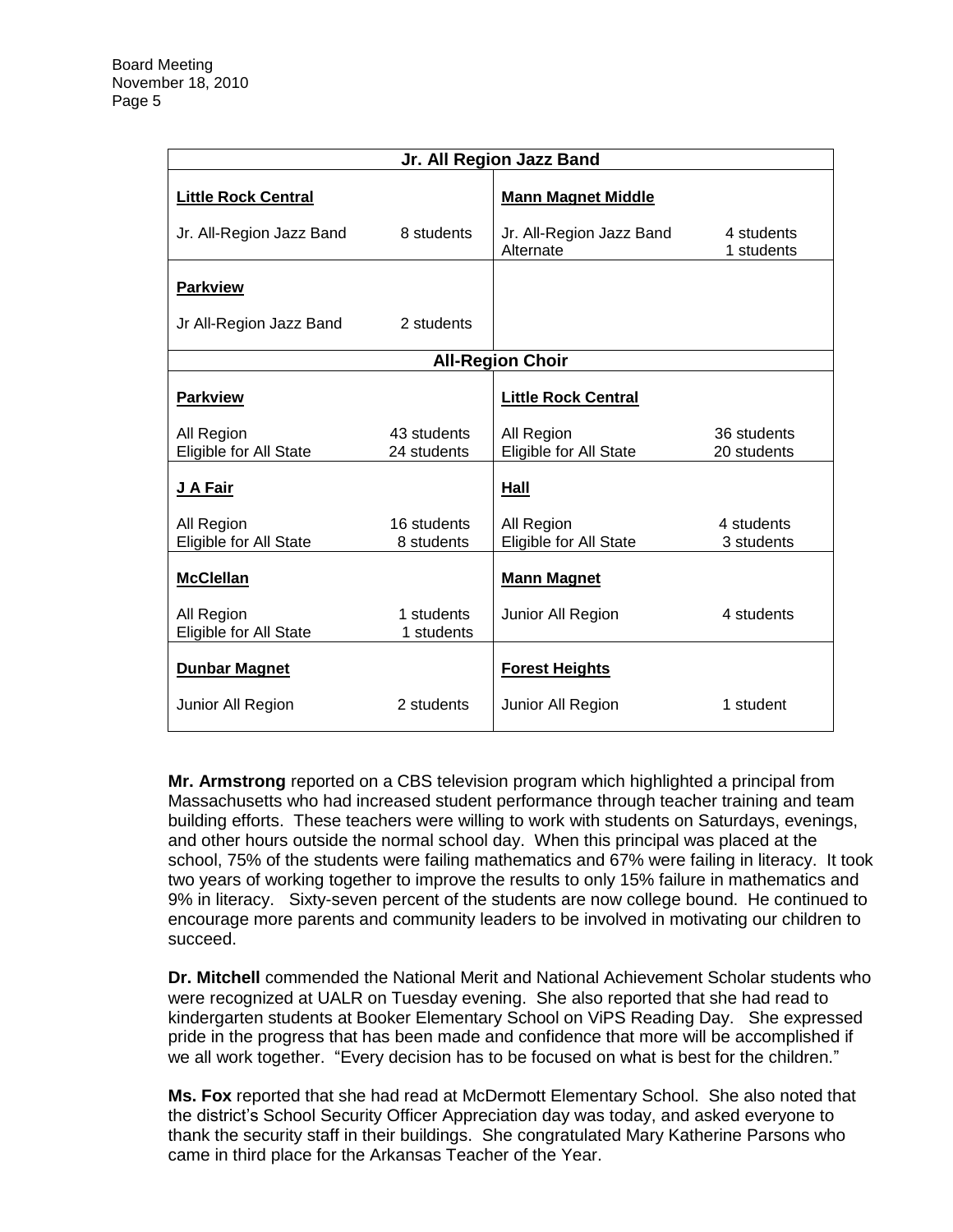## **B. First Quarter Report from Schools on Improvement**

The first quarter reports from the principals of schools on School Improvement and information from the School Improvement Specialists were provided in the board's agenda.

Mr. Glasgow provided a brief overview and introduced the School Improvement Specialists, Phil Clark, Shekita McKisick,Isiphine Jones and James Jennings. Board members commented that some of the reports were easy to read and interpret while others were a little harder to understand. It was noted that some of the reports don't include the positives to compare with the negative findings.

Mr. Glasgow reported that he believed they were making progress in the schools and were monitoring the progress of school improvement strategies. He stated that there was a need for school administrators to spend more time in the classroom, and the specialists were able to help with this strategy.

Mr. Carreiro requested information from Clausey Myton, interim principal at J. A. Fair. Mr. Myton reported that efforts to get teachers and parents to work together as a team were his top priority when arriving at Fair. He discussed the "war room" where data for every student was identified with their achievement levels. After each SOAR exam, teachers and administrators examine the data and determine which strategies should be used to increase individual student test performance.

Mr. Carreiro encouraged more support for students in getting them to respond to the open response portions of the tests. He expressed concern because of the emphasis and weight placed on the open response questions and the hesitancy of the students to attempt to respond. Professional development is being provided for teachers to help them increase the students confidence in attempting the open response questions.

Mr. Myton reported that a portion of the J. A. Fair SIG grant had been allocated to support ninth graders who exhibit early warning signs or tendencies for dropping out of school. Students who don't attend school regularly are being court-referred; if a student misses four days of school, there is communication with the home. After seven absences, a postcard is mailed to notify the parent that the student is being court referred. J. A. Fair teachers are using NovaNet to assist students who have fallen behind with their credits to assist in keeping them from considering dropping out.

Mr. Armstrong asked about the process for follow-up after communication has been sent to the home. Mr. Myton responded that the parents usually call once they receive the post card and noted that students who have failing grades are most often those who have missed a significant amount of school.

Mr. Myton reported that Dads on Campus days would begin at JA Fair next week. Fathers, grandfathers, male mentors and community leaders will begin to visit the school to speak to students and spend time with them.

Ms. Curry asked about the participation in the after school program at Fair which started the second week of October. Mr. Myton reported that they aren't getting the participation that is needed with only 76 students attending. The biggest obstacle to participation seemed to be that 98% of Fair students ride the bus to school and do not have transportation if they stay for after school tutoring. AVID strategies are being used in the after school program.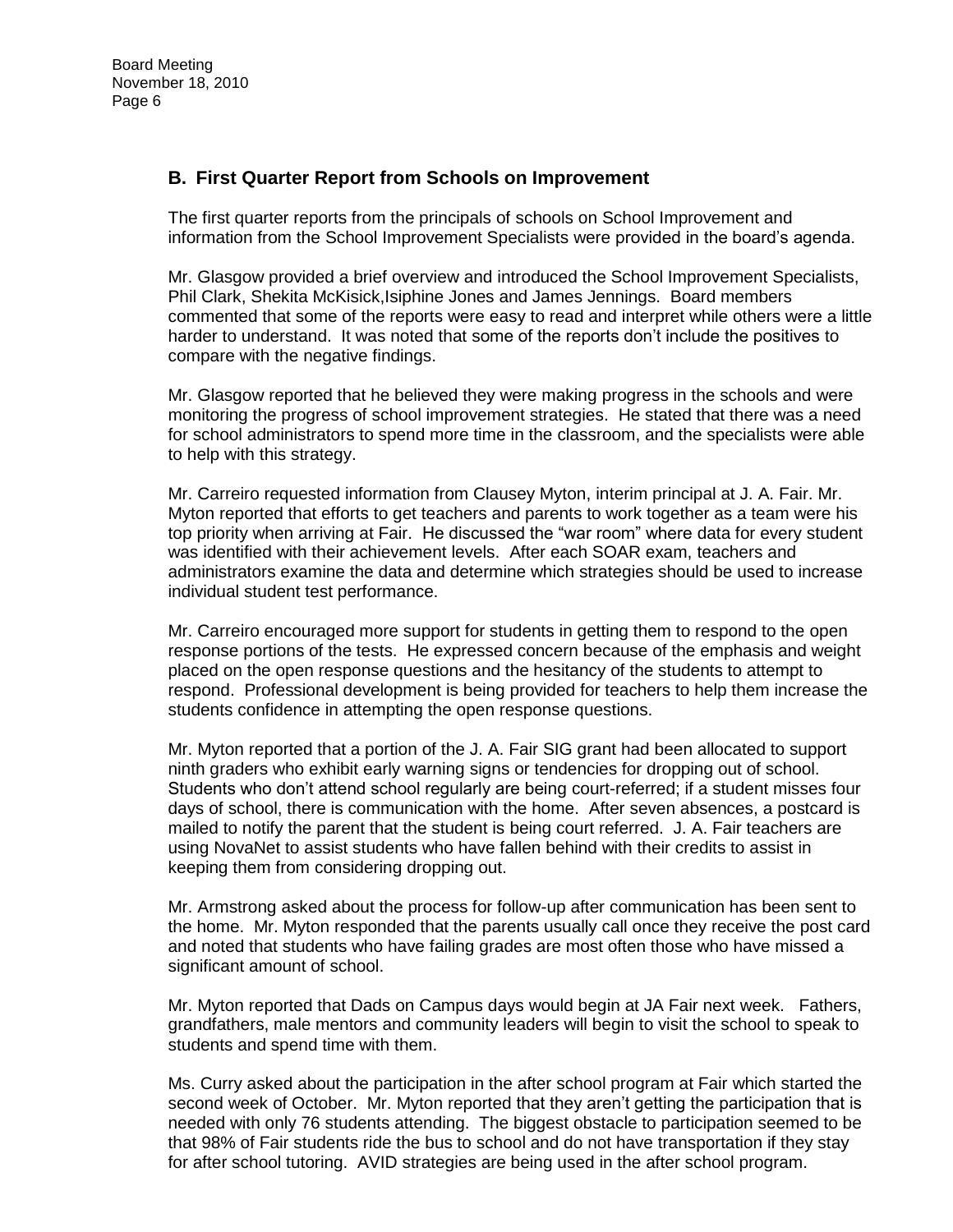Mr. Adams asked Mr. Myton about the role of the school improvement specialist and how it fit with what they are doing to address achievement issues. Mr. Myton reported that he met weekly with the specialist to review data, discuss individual student progress, strengths and weaknesses. They then have teachers concentrate on the weakest areas and the specialist provides professional development to help teachers in student monitoring and remediation. The specialists are support for the administrators and the teachers at J. A. Fair.

# **C. Update: Strategic Plan**

Dr. Watson reported that Dr. Cohn would be in the LRSD on December  $16<sup>th</sup>$  to review the progress of the strategic plan. He will attend the board meeting on that day.

# **D. Discussion: Partnerships with CLR and UALR**

Mr. Nellums requested future discussions with the Mayor and City Manager to determine if there is the potential for additional joint use agreements. He specifically asked if there could be discussion regarding abandoned houses and vacant city owned lots in the areas surrounding LRSD schools. He is interested in assisting employees who might want to revitalize properties in the vicinity of schools.

He asked the board to agree to authorize Dr. Watson to begin working with the city to futher develop this idea. Dr. Watson agreed and stated it would be a topic for discussion on the agenda of the next joint board meeting. It was noted that it is the city's turn to host a joint meeting.

The discussion regarding partnerships with UALR was tabled.

## **E. Internal Auditors Report**

Mr. Becker's report was provided as part of the board's agenda.

## **IV. APPROVAL OF ROUTINE MATTERS**

#### **A. Minutes**

Minutes from the regular board meeting held on October 23, 2010 and from a special meeting held on November 11, 2010 were presented, for review and approval. Mr. Nellums made a motion to approve the minutes as submitted. Mr. Armstrong seconded the motion and it **carried unanimously**.

## **V. ADMINISTRATION**

## **A. School Improvement Specialist Position**

Dr. Mitchell moved to approve the administration's recommendation to appoint a school improvement specialist to serve Central High School and Pulaski Heights Middle School. Mr. Nellums seconded the motion.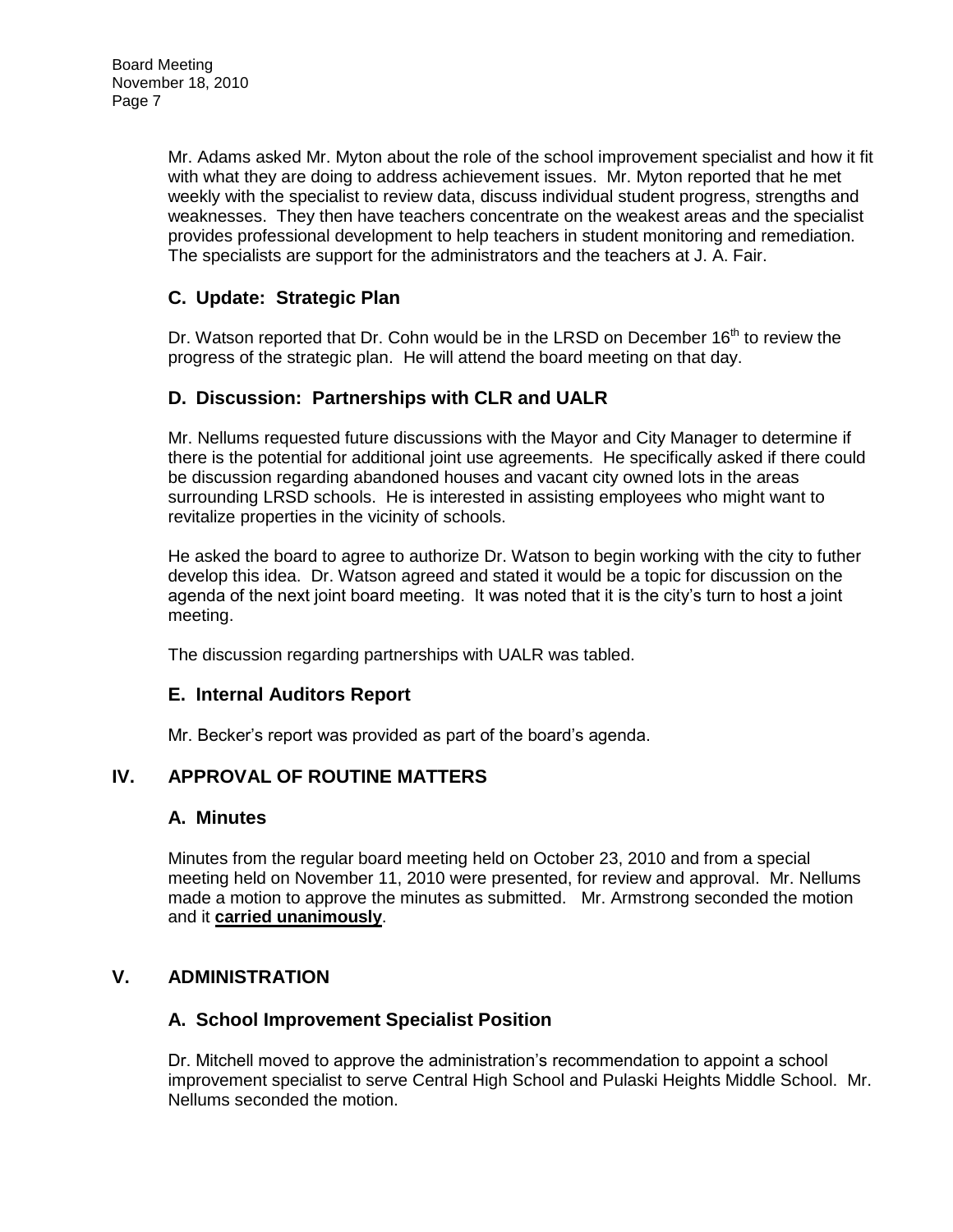Mr. Carreiro expressed appreciation for the information provided by the district in response to his concerns, but he was not in favor of the recommendation. It was his opinion that the additional school improvement specialist was recommended by the ADE, but not required by law.

Ms. Curry asked about the possibility of losing state funding if the position isn't instated. Mr. Glasgow responded that he had spoken with Elbert Harvey at the Arkansas Department of Education regarding any possible consequences of non-compliance with this portion of Smart Accountability, and it was his belief that we would be risking federal funding.

Dr. Watson noted that it oftentimes takes two to three years for culture change to evidence significant improvement, but that both of these schools are showing significant success with the majority of their students. It is often only one sub-population keeping the school on improvement status.

The motion **carried 5-2**, with Mr. Carreiro and Mr. Armstrong voting no.

# **VI. EDUCATIONAL SERVICES**

## **A. PRE: Review of Data in Annual Report**

No additional information was presented. Mr. Nellums had requested information from the PRE Department on the statistical reports provided in the annual report. He asked to see more than just the summary information.

## **B. Proposed Changes in the Middle and High School Curriculum Programs for 2011-2012 School year**

The administration recommended two additions to the course curriculum for the 2011-2012 school year. One would be part of the workforce education requirements, with the course being data base applications as a course prerequisite. The other course would be Astronomy at Central High School, which would not be a required course, but an elective in the science program. Ms. Curry made a motion to approve the recommendation. Mr. Nellums seconded the motion, and it **carried unanimously**.

## **VII. HUMAN RESOURCES**

#### **A. Personnel Changes**

Routine general personnel changes were printed in the board's agenda. Dr. Mitchell made a motion to approve; Ms. Curry seconded the motion and it carried unanimously.

## **VIII. FINANCE & SUPPORT SERVICES**

#### **A. Budget Update**

Mr. Bailey provided a brief update, noting that revisions were being made to the budget reports to reflect the new enrollment figures. ADE information received the day of the meeting indicated that Arkansas was one of the few places in the nation where teaching positions were not eliminated because of the economy.